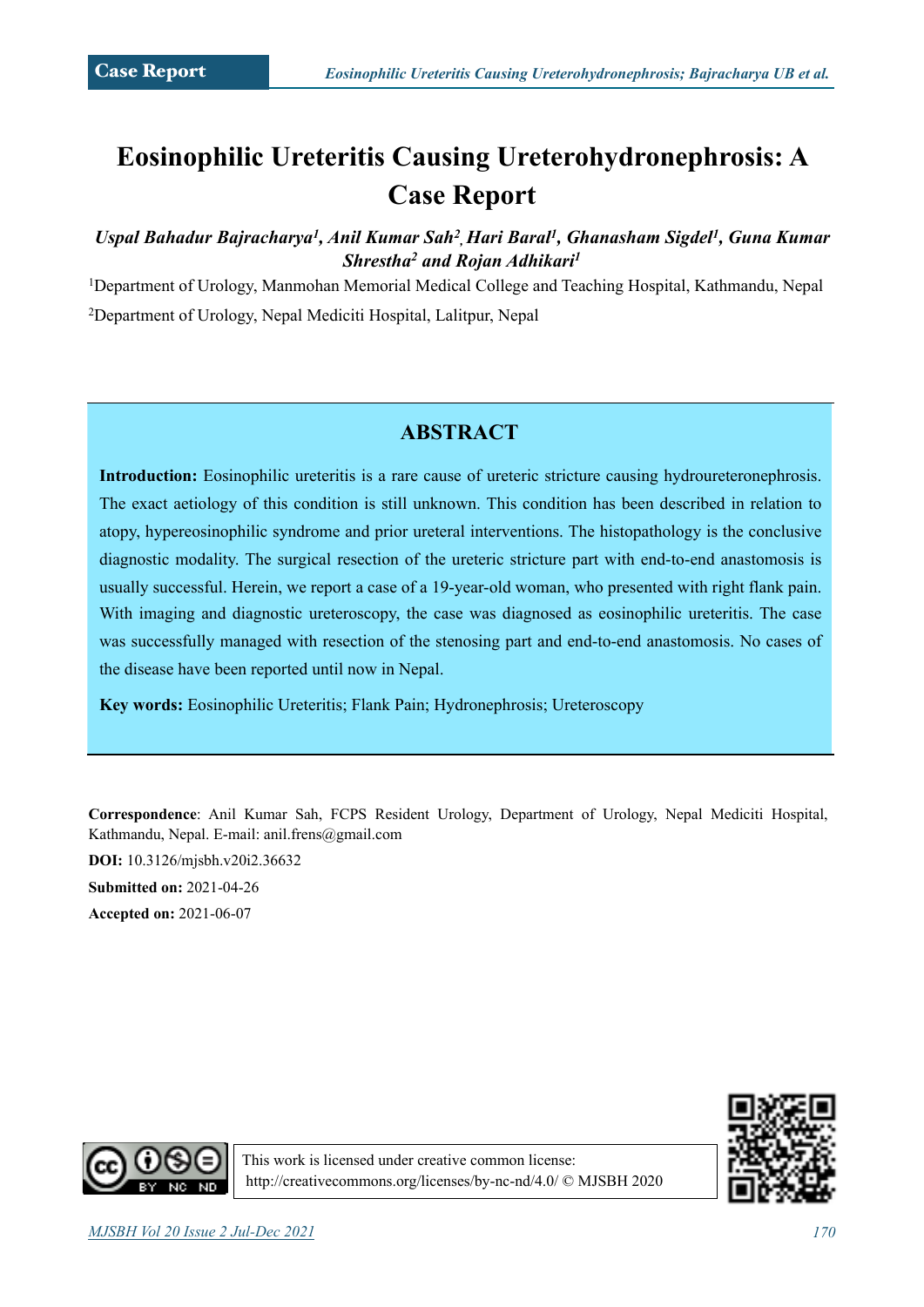#### **INTRODUCTION**

Flank pain is a common presentation of urological emergency. An acute ureteral obstruction from impacted stone is perhaps the most common cause.<sup>1</sup> Flank pain due to eosinophilic ureteritis is a rare finding.2 We report a case of a 19-year-old woman presenting with flank pain with features of urinary stone disease. It could be due to a variety of factors, with a high chance to be overlooked. As clinical and imaging studies are not specific, high index of suspicion is necessary to the proper diagnosis and appropriate management.3 No cases of the disease have been reported until now in Nepal.

## **CASE REPORT**

A 19-year-old married woman presented with the complaint of dull aching in the right flank for past 15 days. The pain was continuous, non-radiating and increasing. However, there was no history of fever, hematuria or dysuria. There was also no other significant past medical history. She denied the history of past renal stone disease, endourological intervention or abdominal or pelvic trauma. She had a normal menstrual history. The physical examination revealed the right renal angle tenderness and no other significant abnormality. Urine analysis revealed packed pus cells per High Power Field (HPF), 3 - 4 red blood cells / HPF, and 3 + protein. Her baseline investigations were within the normal limits with normal serum creatinine and normal eosinophil count in blood. The urine culture showed no growth of pathogen with Acid Fast Stain showing no bacilli.

The ultrasonography (USG) of abdomen and pelvis revealed thickening of right proximal ureteric wall of around one to two cm with mild right hydroureteronephrosis (Figure 1). The CT-IVU revealed mild hydronephrosis of right kidney with dilated proximal ureter with abrupt tapering of proximal ureter suggestive of right ureteric stricture (Figure 2a, 2b). A pre-operative working diagnosis of right proximal ureteric stricture and right mild hydronephrosis was made.

The patient underwent Right Diagnostic Ureterorenoscopy (URS) under general anaesthesia with 6.5 / 8.5 Fr semi rigid ureteroscope (wolf). The scope was negotiated up to right mid ureter but further negotiation at the level of proximal ureter was not possible. Intraoperative Retrograde Pyelogram (RPG) showed proximal ureteric stricture. Right sided Double-J (DJ) ureteral stent negotiation was also unsuccessful. After informed consent taken from patient party, the case was converted to open surgical exploration in the same sitting. It revealed dilated proximal ureter with 2.5 cm of stricture at upper ureter approximately 7.5 cm from pelvic-ureteric junction. Excision of the stricture segment and end-to-end ureteroureterostomy was performed over internal DJ stenting in a tension-free manner. Microscopy of the excised specimen revealed dominant eosinophilic infiltration along with lymphocytes and neutrophils (Figure 3a). There was subepithelial hyalinisation edema. Congested blood vessels were seen in adventitia (Figure 3b). A diagnosis of eosinophilic ureteritis was made based on this pathological finding. She had uneventful recovery. Double J stent was removed after six weeks. We followed her with upper tract imaging, which was normal.

## **DISCUSSION**

Eosinophilic ureteritis is a rare stenosing condition of the ureter, which can cause flank pain and / or unilateral hydronephrosis.<sup>1</sup> Singh et al reported a case of bilateral eosinophilic ureteritis, possibly triggered by filariasis.2 Spark et al reported the relation of this condition with atopy, hypereosinophilic syndromes and trauma but our patient had no such history and there are some other cases reported without any history of allergy too.3 Exact etiology of the condition remains unclear as remained in our case.4,5

The initial symptoms, physical examination, and urinalysis may suggest a diagnosis of ureteric / renal calculus or urinary tract infection (UTI). Ultrasound and CT scan findings point towards the possibility of potential urothelial neoplasia.5,7 In our case, initially the provisional diagnosis was going in favour of right ureteric calculus or UTI. As recommended in the literature, this necessitates surgical urological intervention. Excision of the narrow segment is both diagnostic as well as therapeutic in this case. An open surgical excision or laparoscopic approach can be used to excise the narrow portion with end-to-end anastomosis of the remaining ureter.3 It is curative in most cases